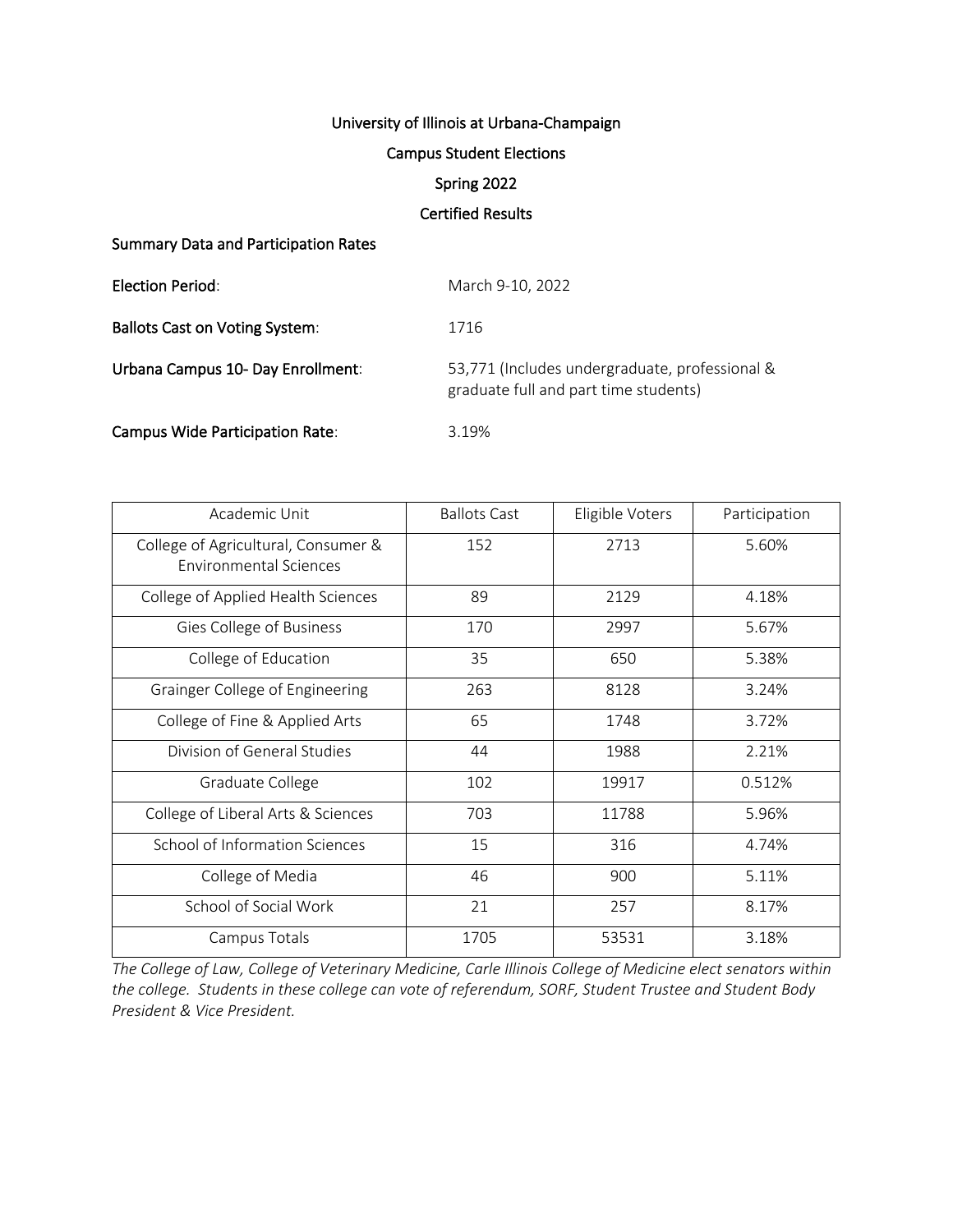# Campus-Wide Referenda

*A referendum is defined as a question or questions seeking the electorate's opinion on an issue which may cause formation of policy or change of an existing policy or may recommend to University authorities a specific action. Referendum questions are advisory. Referendum questions pertaining to the renewal of student-initiated fees under section (h.) of § 3-505 of the Student Code are subject to automatic placement on the ballot.* 

Do you recommend the renewal of the Cleaner Energy Technologies Fee (CET), collected each fall, spring, and summer semester, for up to four years beginning July 1, 2023, and ending no later than June 30, 2027?

|     | Count | Percent |
|-----|-------|---------|
| Yes | 1249  | 83.48%  |
| No  | 247   | 16.51%  |

Do you recommend the renewal of the Sustainable Campus Environment Fee (SCEF), collected each fall and spring semester, for up to four years beginning July 1, 2023, and ending no later than June 30, 2027?

| Count | Percent |
|-------|---------|
| 1140  | 76.25%  |
| 355   | 23.74%  |
|       |         |

Do you recommend the renewal of the Legacy of Service and Learning Scholarship Fee (LSLS), collected each fall and spring semester, for up to four years beginning July 1, 2023, and ending no later than June 30, 2027?

|     | Count | Percent |
|-----|-------|---------|
| Yes | 998   | 68.26%  |
| No  | 464   | 31.73%  |

Are you in favor of the following amendment of this amendment to the current Illinois Student Government Constitution?

| Count | Percent |  |
|-------|---------|--|
|       |         |  |

Yes 938 67.97% No 442 32.02%

Do you approve the increase of \$1.00 to the student fee each semester to support renewable energy and energy conservation projects on campus?

|     | Count | Percent |  |
|-----|-------|---------|--|
| Yes | 1041  | 72.44%  |  |
| No  | 396   | 27.55%  |  |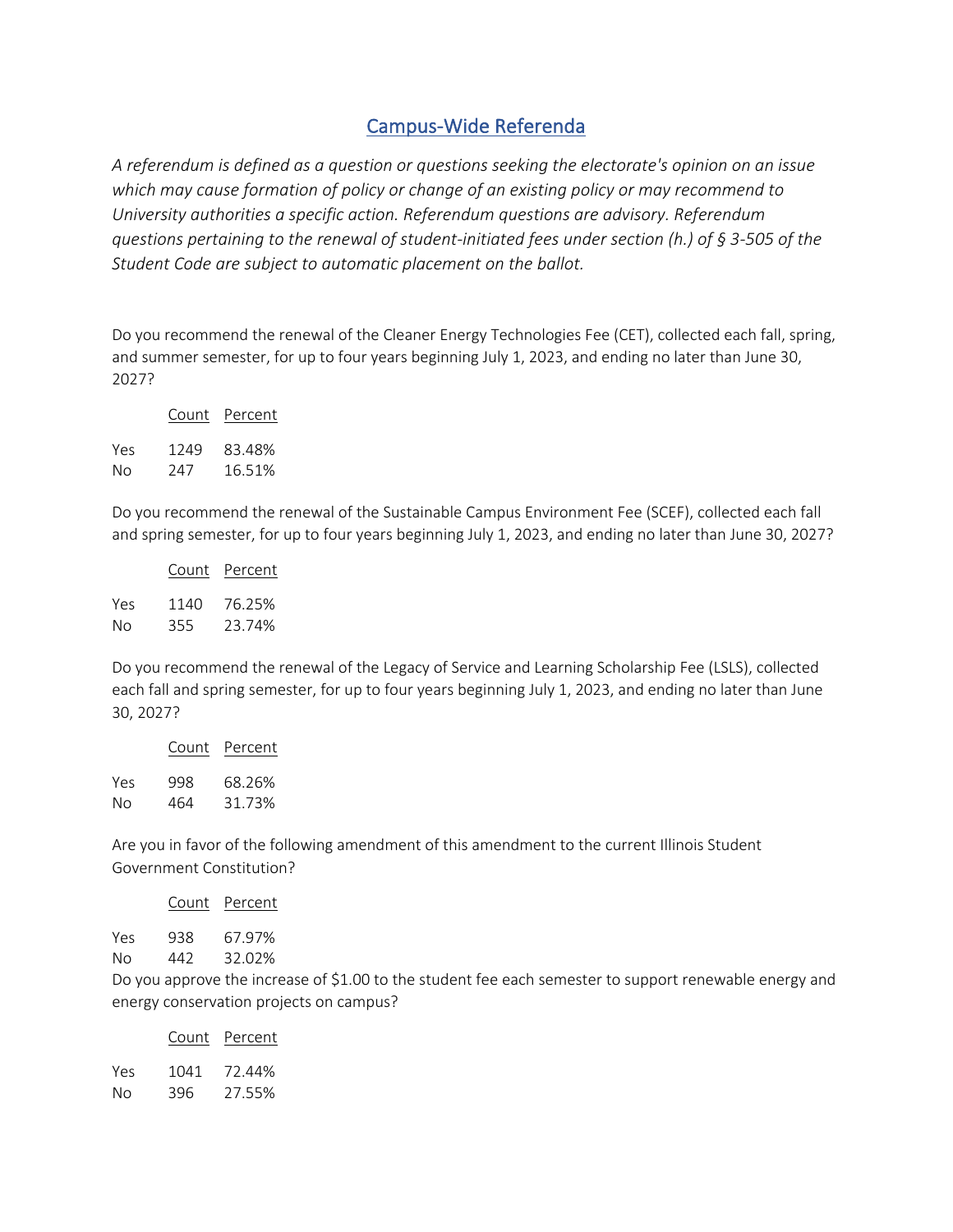Do you approve the increase of \$2.94 to the student fee each semester to support sustainability projects and initiatives on campus?

|     | Count | Percent |
|-----|-------|---------|
| Yes | 946   | 64.92%  |
| Nο  | 511   | 35.07%  |

# Illinois Student Government

*The Illinois Student Government is made up of graduate and undergraduate students elected to represent students at the University. Student Government sponsors initiatives that address pressing issues on campus, from the sexual assault policy to racial tensions on campus. Student Government seeks to play a role in all aspects of University life, from housing and diversity to funding and dining.*

## Student Body President & Vice President

| Candidate                            | Rank Choice<br>Round 1 | Percentage | Rank Choice<br>Round 2 | Percentage |
|--------------------------------------|------------------------|------------|------------------------|------------|
| *Garrett Forrest & Vindhya<br>Kalipi | 757                    | 48.46%     | 880                    | 56.74%     |
| Gregory Davidson & Alison<br>Green   | 482                    | 30.85%     | 572                    | 36.62%     |
| Josh Small & Jason Gandrapu          | 323                    | 20.67%     |                        |            |

\*Total votes 1562

\* 110 no second-choice votes

#### Illinois Student Government Senators

#### *College of Agricultural, Consumer & Environmental Sciences* – 3 Seats

| Candidate        | Count | Percent |
|------------------|-------|---------|
| *Emily Earl      | 68    | 26.87%  |
| *Stuart Seputro  | 59    | 23.32%  |
| *Shifra Ferziger | 58    | 22.92%  |
| Grace McCormick  | 57    | 22.52%  |

#### *College of Applied Health Sciences* – 2 Seats

| Candidate         |    | Count Percent |
|-------------------|----|---------------|
| *Hadiya Jagroop   | 43 | 34.67%        |
| *Rachel Lindquist | 30 | 24.19%        |
| Morgan Griffin    | 26 | 20.96%        |
| Sarah Zelden      | 20 | 16.12%        |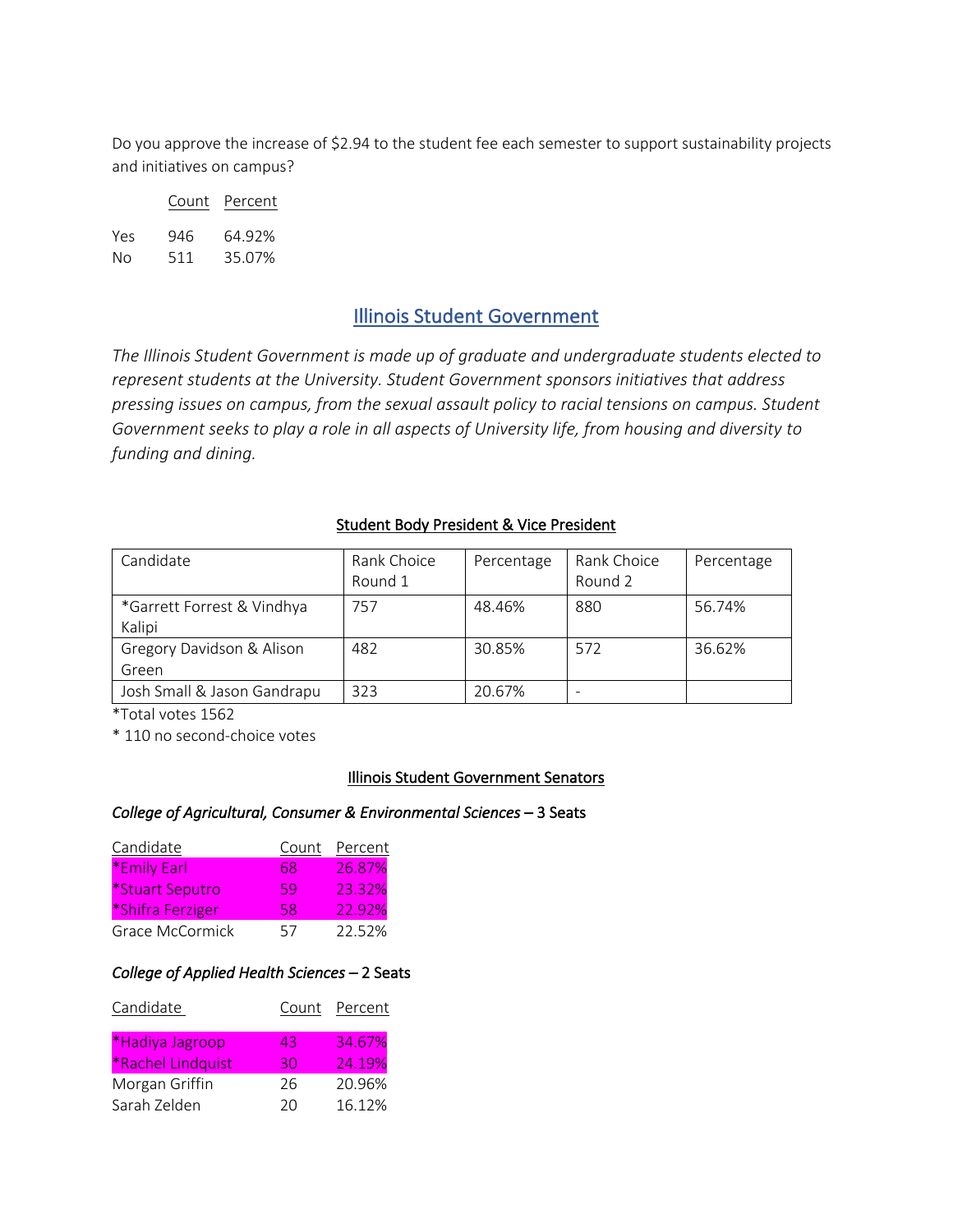# *Gies College of Business* – 3 Seats

| Candidate |                            |     | Count Percent |
|-----------|----------------------------|-----|---------------|
|           | *Nina Mitchell             | 113 | 37.29%        |
|           | *Arienne Monteclar         | 80  | 26.4%         |
|           | <i>*Daniel Faibishenko</i> | 63  | 20.79%        |
|           | Aaditya Jain               | 39  | 12.87%        |
|           |                            |     |               |

# *College of Education* – 1 Seat

Candidate Count

*Tied w/ 1 Vote (lots must be cast to break tie)*

| Chloe Skinner   |  |
|-----------------|--|
| Grace Moran     |  |
| *Lucas Chittick |  |

# *Grainger College of Engineering* – 8 Seats

| Candidate         | Count | Percent           |
|-------------------|-------|-------------------|
| *Vicent Ma        | 141   | 26.75%            |
| *Ashley Sung      | 97    | 18.4%             |
| Jack Reicherts    | וזנו  | 47.07% (Declined) |
| *Isabella Moughal | 87    | 16.5%             |
| *Jiahoo Zhang     |       | 13.66%            |

*Write-In (write-in requires verification of candidacy)* 

\*Noah Brody 3 Teague Mitchell 3-(Declined)

*Tied w/ 1 Vote (lots must be cast to break tie)*

| *Akhil Nallacheruvu | 1            |
|---------------------|--------------|
| Matthew Gogola      | 1            |
| JaredDost           | $\mathbf{1}$ |
| *Bella Brizz        | 1            |
| Luke Markuson       | 1            |
| Aryan Prinjh        | 1            |
| Cesar Monsalud      | 1            |
| *Sangwoo Kim        | 1            |

# *College of Fine & Applied Arts* – 2 Seats

| Candidate     |    | Count Percent |
|---------------|----|---------------|
| *Rachel Lyons | 53 | 89.83%        |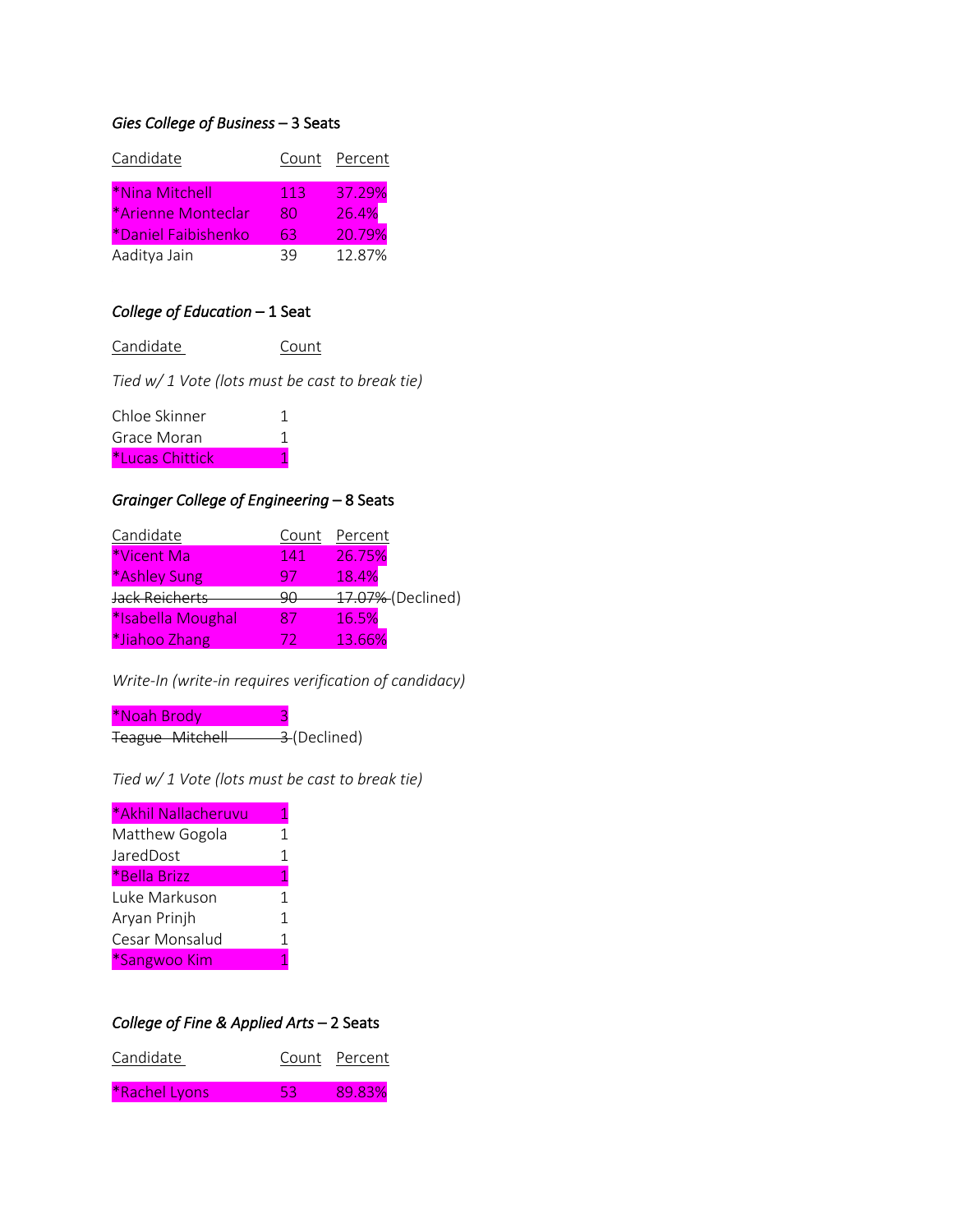*Write-In Candidate (write-in requires verification of candidacy)*

Evan Matthews 1 (Declined)

# *Division of General Studies* – 3 Seats

Candidate Count

*Write-In (write-in requires verification of candidacy)*

\*Isaac Zipperstein 1

## *Graduate College* – 11 Seats

| Candidate                   |    | Count Percent |
|-----------------------------|----|---------------|
| <b>Christoph Elias Aoun</b> | 45 | 28.66%        |
| Josh Feldman                | 40 | 25.47%        |
| <b>Wendy Dorman</b>         | 36 | 22.92%        |
| <b>Shannon Anderson</b>     | 32 | 20.38%        |

*Write-In Candidates (write-in requires verification of candidacy)*

| Mac Chamberlain |  |
|-----------------|--|
| Sarah Stewart   |  |

# *College of Liberal Arts & Sciences- 14 Seats*

| Count | Percent          |
|-------|------------------|
|       | 7.39%            |
| 181   | 6.43%            |
| 179   | 6.36%            |
| 166   | 5.89%            |
| 158   | 5.61%            |
| 157   | 5.57%            |
| 147   | 5.22%            |
| 143   | 5.08%            |
| 138   | 4.9%             |
| 134   | 4.76%            |
| 124   | 4.4%             |
| 123   | 4.37%            |
| 122   | 4.33%            |
| 119   | 4.22%            |
| 116   | 4.12%            |
| 98    | 3.48%            |
| 97    | 3.44% (Declined) |
| 96    | 3.41%            |
| 84    | 2.98%            |
| 76    | 2.7%             |
| 68    | 2.41%            |
|       | 208              |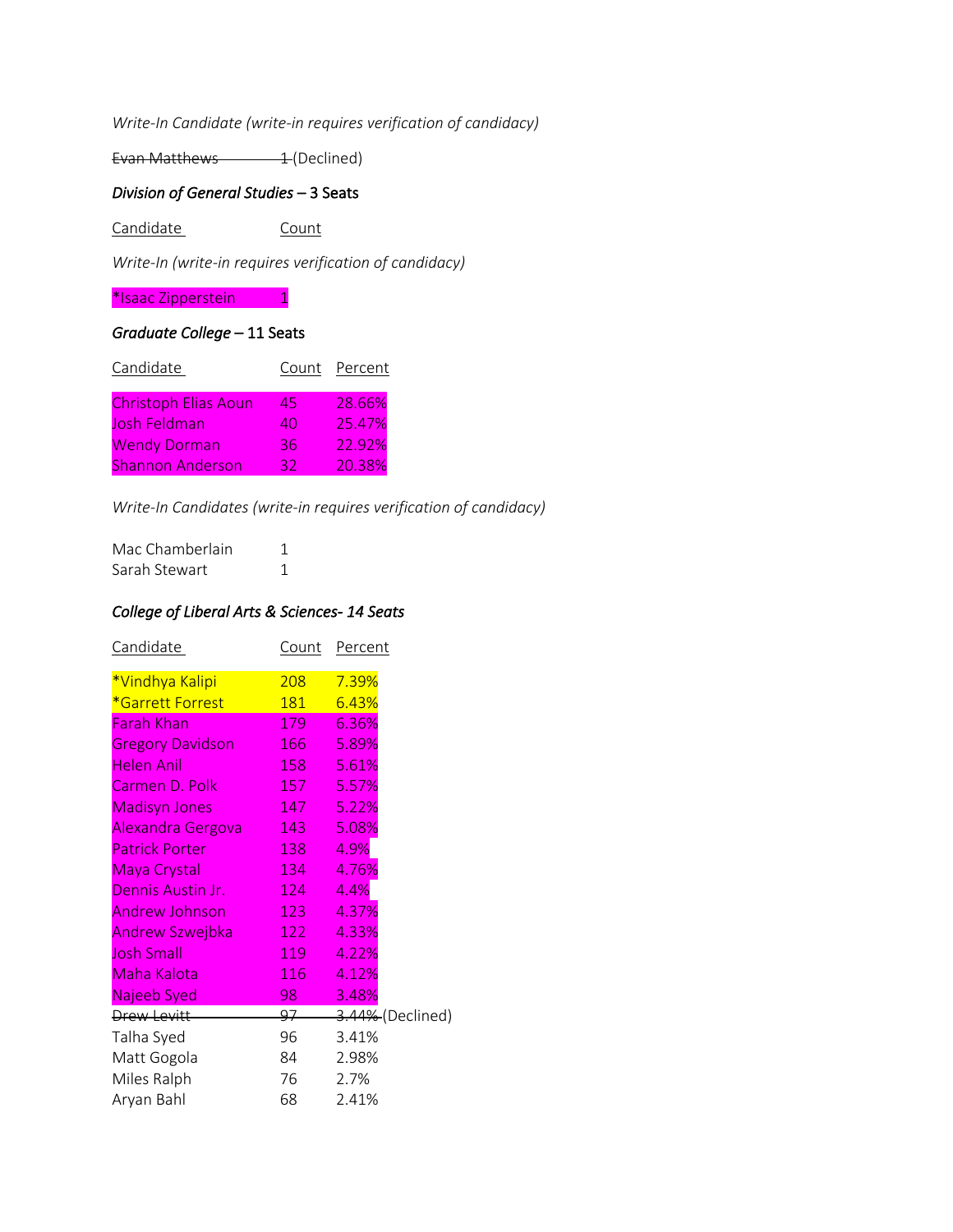Chris Gasche 36 1.27% \*Automatic forfeiture as candidate won SBP/VP election

### *College of Media* – 1 Seat

Candidate Count Percent

*Write-In Candidate (write-in requires verification of candidacy)* & *Tied w/ 1 Vote (lots must be cast to break tie)* Ethan Fazio 1 (Declined) Sha Jordan Butler 1(Declined) Shaylee Bent 1 (Declined) Sumer Hazeen 1 (Declined)

## *School of Information Sciences* – 1 Seat

*Write-In (write-in requires verification of candidacy)*

| Candidate                      | Count |               |
|--------------------------------|-------|---------------|
| <i><b>*Tuvya Miller</b></i>    | 1     |               |
| School of Social Work – 1 Seat |       |               |
| Candidate                      |       | Count Percent |
| *Chance Flemming               | 16    | 76.19%        |

# UC- Senate Student Senators

*The Senate of the Urbana-Champaign Campus is a legislative body composed of about 200 faculty, 50 students, and ten academic professional members. Duties of Senate committees are specified in the Senate Bylaws.*

*The Statutes, Article II, Section 1, provide for a senate to be constituted at each campus of the University, to exercise legislative functions in matters of educational policy such as:*

*The Academic Calendar Requirements for admission to colleges and schools Requirements for degrees and certificates*

*Each senate shall also recommend candidates for honorary degrees, and may propose amendments to the Statutes through the University Senates Conference to the President and the Board of Trustees.*

## *College of AHS- 2 Seats*

| Candidate      |    | Count Percent |
|----------------|----|---------------|
| Hadiya Jagroop | 47 | 54.02%        |